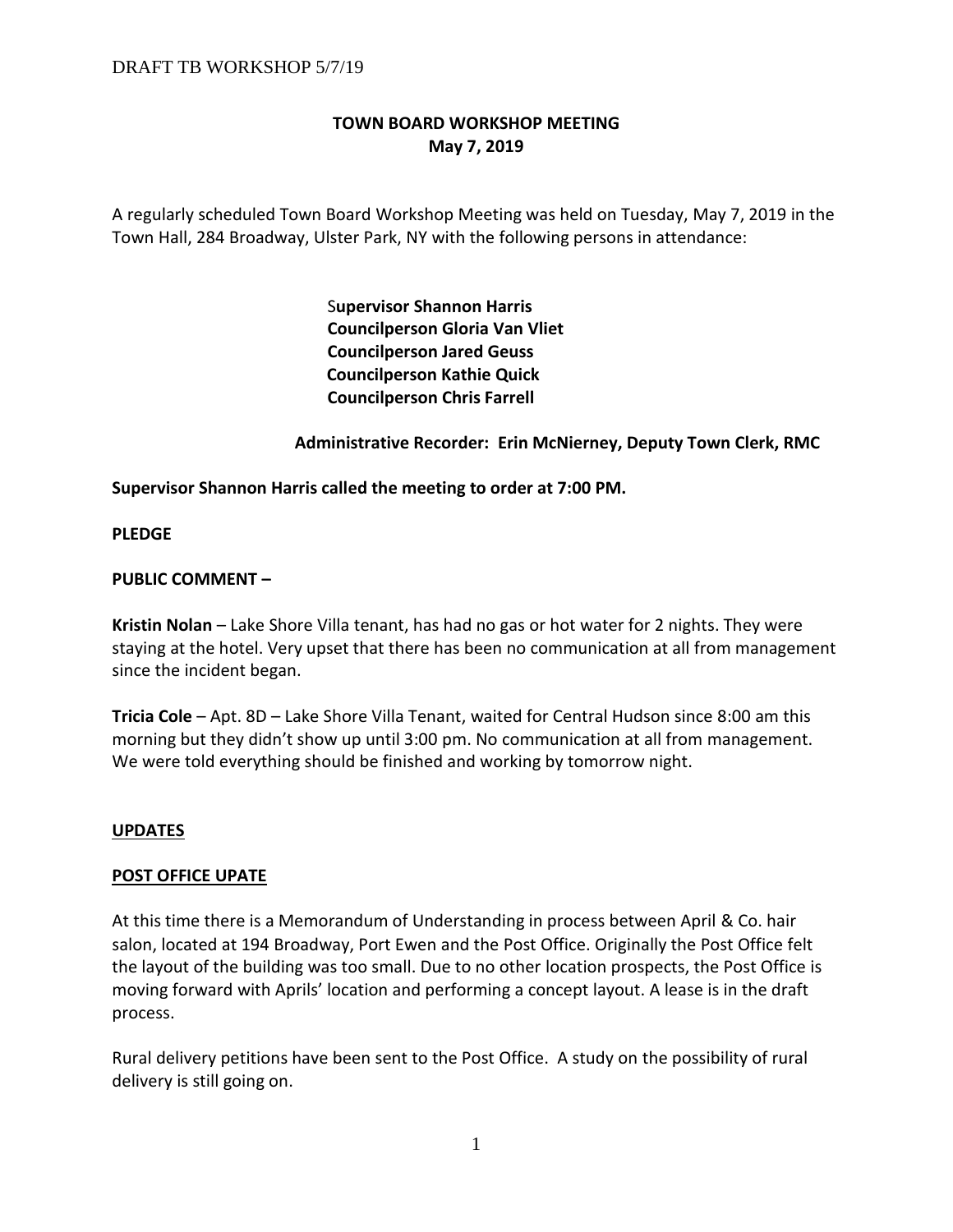#### **LAKESHORE VILLAS PROPERTY ISSUES**

There have been two different emergency situations relating to gas leeks and no hot water at Lakeshore Villas. Both times residents were evacuated and booked in hotels. Supervisor Shannon Harris was instrumental in getting the E&M Management Co. to pay for hotel rooms for the displaced tenants. E&M Management Co. had no emergency plan in place and could not handle the crisis without the Town's involvement. The overall complaint from the tenants was the lack of communication from the management company throughout this entire situation.

Representing the Management company was Mr. Meyer – Consultant/Engineer and Mike Carpanini – Property Manager. Mr. Meyer explained the steps the management company is and plans on taking to repair the problems. He explained there is an issue with gas pipes and the flow of gas into certain buildings. Four buildings and approximately thirty eight apartments have been impacted. The consultant discussed the future of the building and infrastructure. The Central Hudson underground pipes will be replaced by plastic pipes and the gas pipes will be enclosed to protect them from the elements. At this time there is a lot of corrosion on the underground pipes. They are focusing on the outside pipes transporting gas into the building.

Councilperson Jared Geuss asked, What procedure do you have in place for an emergency situation such as this? Mr. Meyer responded, they really don't have a plan in place. He was at the property on Sunday and Tuesday to look at the issues however, there was no communication to the tenants regarding the issues and when they would be fixed. According to Mr. Meyers, the management company tried to contact the tenants but did not have an updated list of numbers for all tenants. Mr. Meyers said maybe he should have put a flyer in all apartments explaining the situation and included contact numbers for the management company so the tenants knew who to contact and when they would be able to get back into their apartments.

Councilperson Geuss requested that E&T Management provide an updated contact list with telephone numbers for E&T Management to the tenants, Supervisor and Town Board.

Councilperson Chris Farrell asked for a clear protocol to be put in place with contact numbers for the Management group, hotel accommodations for displaced tenants and a copy of this plan to be given to the Town Supervisor and Town Board members. He would like to see an emergency plan drawn up by next week and given to the Building Inspector and Town Board.

Supervisor Harris said Management's lease does not trump Town Law which states the landlord needs to be responsible when there is no heat or hot water. The Town does not want to be involved with these issues going forward.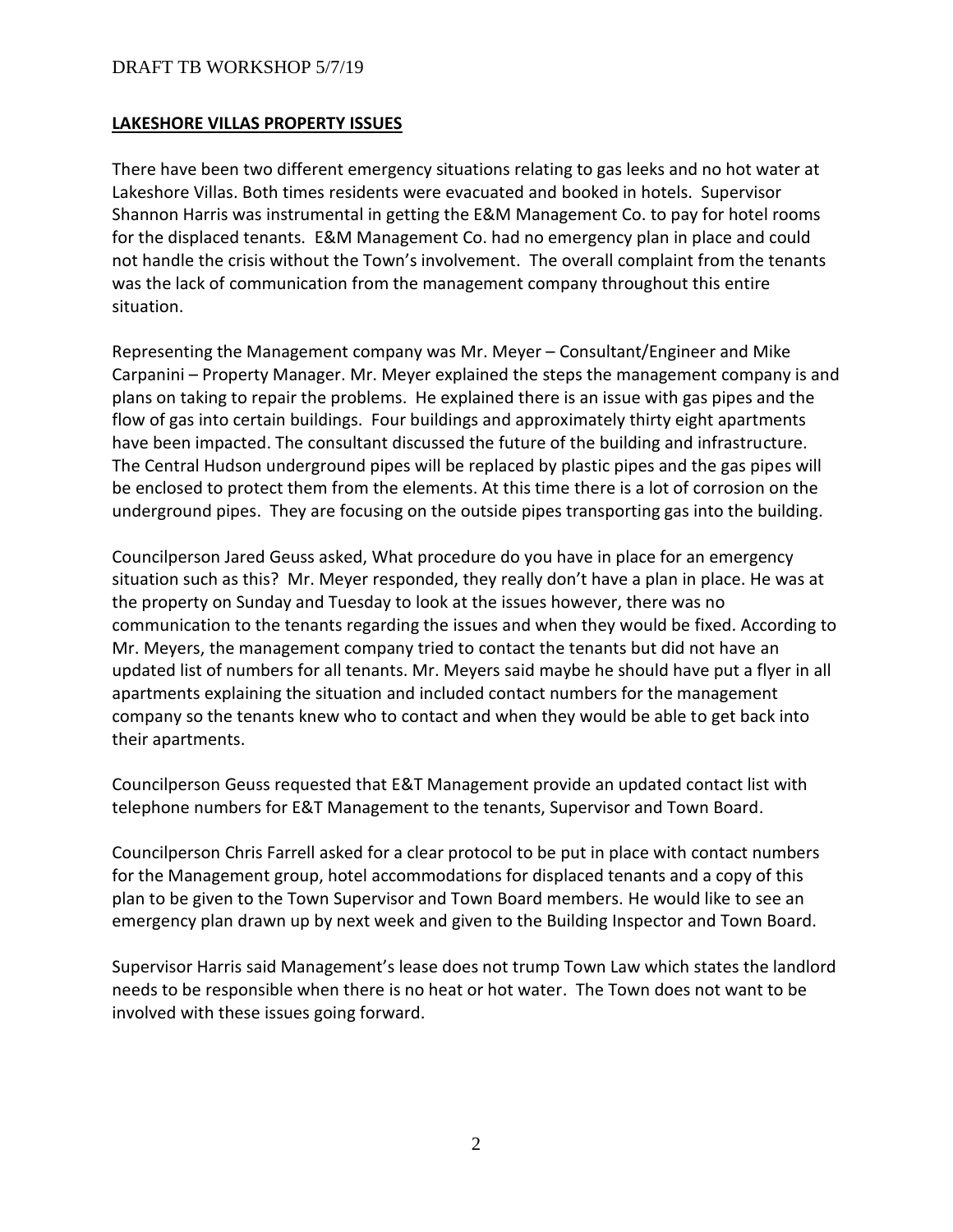### **DYNO NOBEL/DEC CLEAN UP MEETINGS**

There will be an internal stakeholders meeting on May  $13<sup>th</sup>$ . There are two more evening public availability sessions scheduled for June and July at Esopus Town Hall. The Town will advertise both dates. The Town is looking to give the public ample opportunity to examine the mapping and review the extent of the contamination. DEC representatives will be at both public availability meetings to provide feedback and answer any questions.

## **MASTER PLAN ADOPTION SCHEDULE**

The County gave the Esopus Master Plan an A+.

May 10 - Revised draft based on public input, hamlet meetings and feedback from Ulster County Planning Board (UCPB)

May 20 -CPC to sign off

May 21 - Revised plan will go back to the UCPB

- June 4 Town Board formalizes a team for the zoning updates process
- June 5 Anticipated UCPB approval
- June 18 Town Board hearing/adoption of the plan
- July 10 Kickoff Zoning Update Taskforce (Councilman Jared Geuss)

There is interest from the public on zoning updates. The Town will consult with the public in each hamlet to discuss zoning issues.

# **UCAT – KATHY QUICK**

As of July  $1<sup>st</sup>$ , UCAT will be taking over city bus transit bus routes and adjusting their schedules. There has been a request for a bus stop at the Library. Councilperson Quick did invite Carol Hargrove who is in charge of UCAT to come to talk with the seniors.

# **EARLY VOTING ACT**

Councilperson Kathy Quick discussed early voting that will be in place from Oct. 26-Nov 3, 10 days prior to election. Six early voting locations will be needed throughout the County that are secure and have WIFI capability. Councilperson Quick has spoken with Tax Collector, Bernice McNierney, to discuss the use of the Tax Office. Bernice felt it would be fine especially since taxes aren't being collected that time of year. This location will make it easier for Town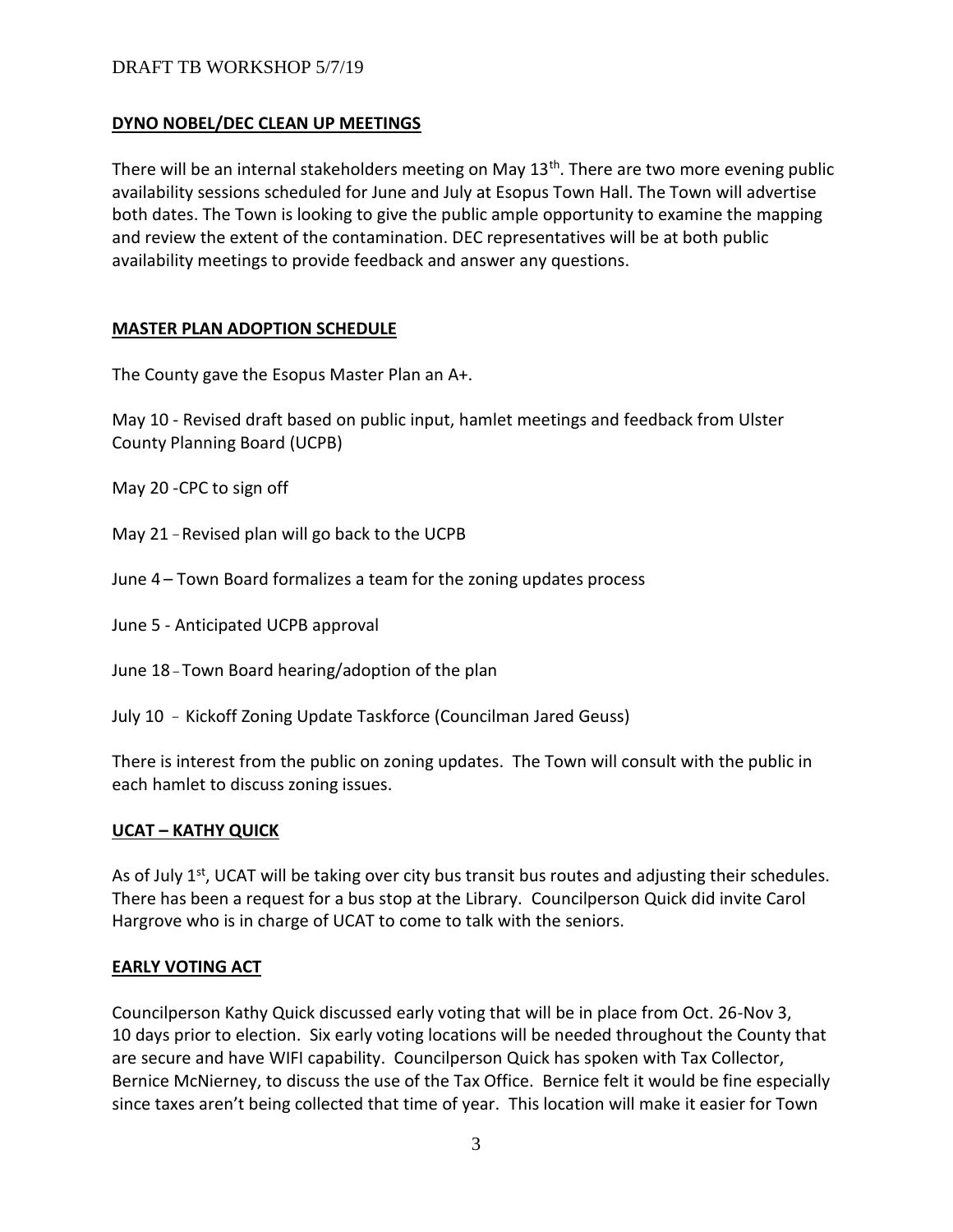residents to get out and vote. If the Tax Department has enough space, Councilperson Quick felt the Tax Office would work. Councilperson Chris Farrell thought early election is a good thing and asked if there would be any additional costs to the Town. Councilperson Quick will confirm all the details with the County and update the Town Board.

### **CHARTER/SPECTRUM CONTRACT**

The Town has been facing challenges with the Public Access Channel for more than a year. At Town Hall there is Public Access broadcasting equipment that is outdated and Spectrum is not helping us pay for it. Supervisor Harris has started to explore putting a Franchise Fee in place to pay for updated equipment because she said that by law the Town needs to broadcast public access and allow the public access for their broadcasts as well. Supervisor Harris said, at this time the Town is getting close to falling out of compliance with the law.

Supervisor Harris explained that Charter has their heels dug in due to another franchise agreement at the southern end of the Town which is now in the hands of the lawyers. Supervisor Harris is also going to invite the Public Access Committee Chair to the next Ulster County Supervisors' meeting. At this time there are approximately 8 other municipalities for whom the Town of Esopus is the broadcasting center. All these municipalities are collecting franchising fees and are not giving the Town any money for updating the equipment. There is a bit of negotiation going on. The Town would like the other municipalities to give the Town money toward updating the equipment but we don't know how that will go over. This is still a work in progress. The Town has called in the Public Service Commission to help with this issue.

Councilwoman Van Vliet mentioned that the franchise fee will get passed down to the consumer with a small fee of \$1.00 or \$2.00 on the cable bill and Supervisor Harris confirmed this.

Supervisor Harris discussed that the concept of a consortium will come into play and contributions from the other municipalities who benefit from our Public Access Chanel with be asked for money. They need not get involved other than providing funds to update the equipment. The Town of Esopus should not have to bear all the costs especially when we don't even charge a franchise fee.

### **ESOPUS PASSPORT DAY**

The Ulster County's Clerks Office will come to Town Hall on June 6<sup>th</sup> from 5:30-7:30 pm to help residents apply and renew their passports. They will be taking pictures and processing applications. Information will be on facebook so people know the exact paperwork they will need to bring with them.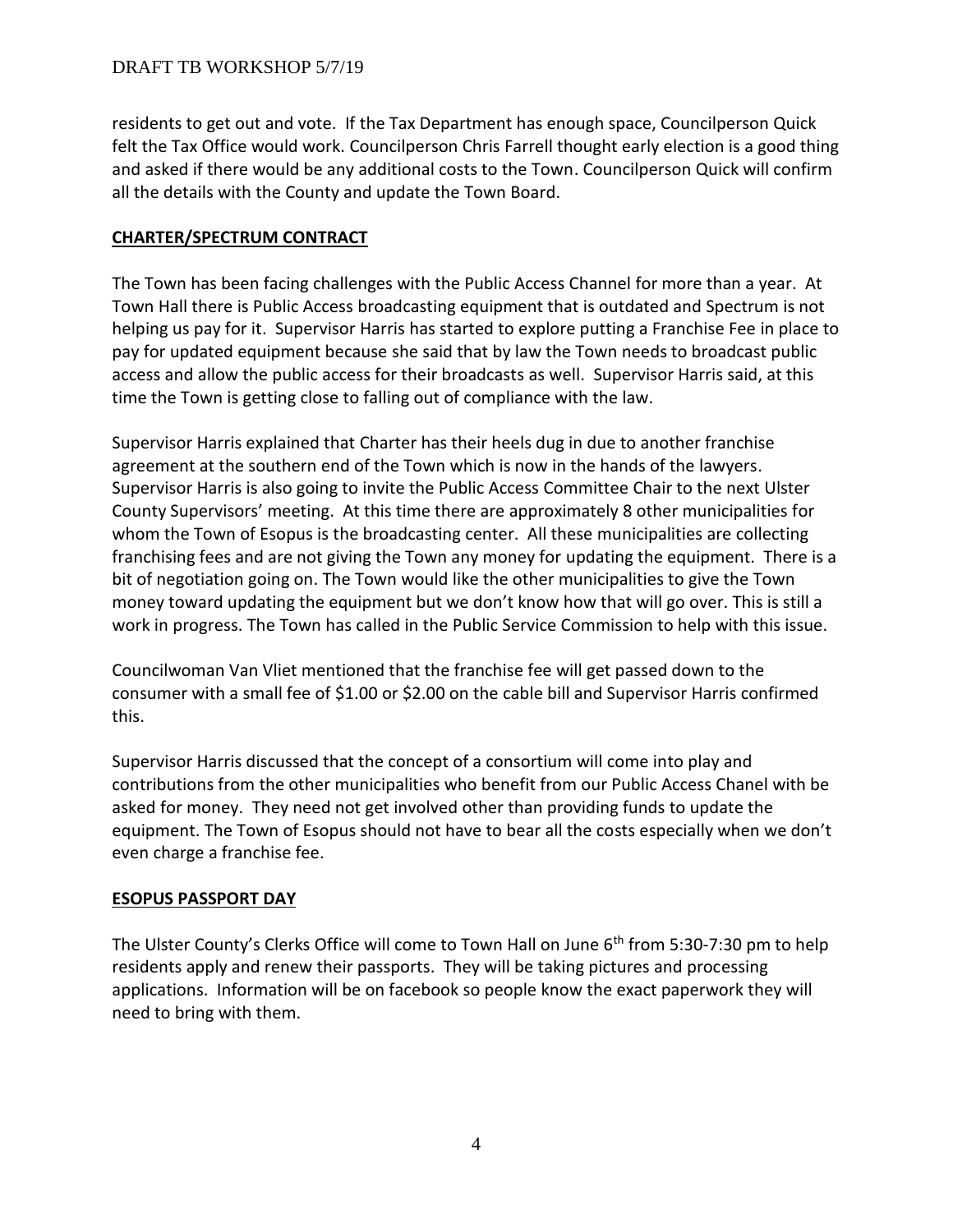### **KINGSTON SCHOOL BOARD VOTE**

The Kingston School Board Vote will be Tuesday, May  $21^{st}$  from 3:00-9:00 pm. New voting times and places were reviewed. All Esopus residents previously voted at Robert Graves School. This year the voting will be held at Miller Middle School for Town of Esopus residents living in district 1. Districts 2, 3, 4, 5, 6 & 7 will vote at Bailey Middle School.

Councilperson Chris Farrell explained the reason for the change in location from Robert Graves Elementary School to Bailey Middle School was due to the Board of Elections allotting only 6 machines to the District for voting. There will only be 2 machines in each of the three locations. Councilperson Farrell feels that this is a problem.

### **ESOPUS MEMORIAL DAY PARADE**

The Memorial Day Parade will be kicked off at 10:00 am Monday, May 27<sup>th</sup>. There is a potential new commander to take charge. The Memorial Day Parade committee is looking for participation. All participants, including Town Board Members, will need to fill out a form to hand in no later than May  $11<sup>th</sup>$ . Christine Weiner is doing a lot of recruitment to bring in bands and fire departments.

### **HELP WANTED – BUILDING / PARKS**

This is the last week of noticing the part – time employee position for the Parks and Recreation seasonal position. If anyone knows someone who may be interested in this position, have them come to the Town Hall to apply.

### **YMCA SUMMER CAMP – YOUTH DIRECTOR – LAURA NORDSTROM**

Jim Banks mentioned that the Town of Esopus could possibly be a future location for a county wide YMCA Camp. Laura Nordstrom, YMCA Youth Camp Director, was present to explain a little about how this would work. The Town of New Paltz is now a YMCA camp location. There is a contract in place between the YMCA and the Town of New Paltz and financial responsibility of the camp now falls on the YMCA. However Laura mentioned that The Town of Esopus camp would look very different than the New Paltz camp. The Town will still do what they normally do throughout the year such as promote the camp, work at the camp, program planning and design of camp structure. Laura sees the biggest benefit to the Town as having the ability to expand the camp and increase the programming at that location.

Laura was asked by Town resident, Mike Pagnotta, What is the benefit to the Town and How does the YMCA benefit? Laura replied benefits to the Town will be; the financial burden will go to the YMCA, capability to expand the existing program, hire and keep local staff. The benefit to the YMCA will be to serve the community.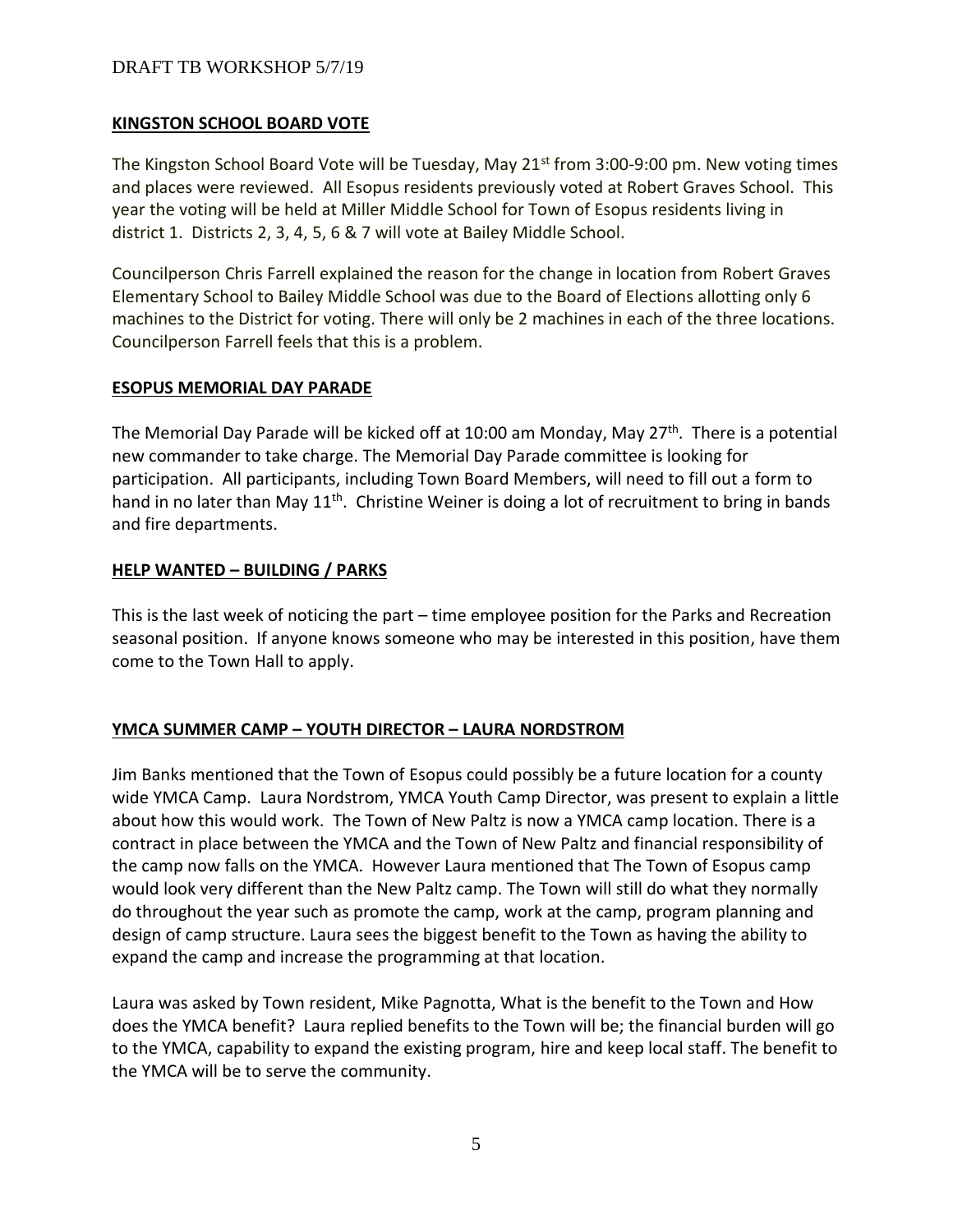Town resident, Bernice McNierney, asked how much will camp cost? Camp fees are based on the size of the camp that is run, where it is run and all the costs associated. Generally the camp will run 8 weeks, July 1-Aug 23. The YMCA does abide by Department of Health regulations.

The price depends on how the Town decides to structure the camp and what programs will be offered. Laura also mentioned that the YMCA applies to the state for scholarship funding for 75% of the campers at the YMCA summer program at the Kingston location so a large majority of the campers do not pay for camp. More information will need to be gathered regarding a subsidized camp vs. non–subsidized camp.

Town resident, Mike Pagnotta asked, if we become a subsidized or scholarship camp and the Y has more subsidized campers than they have room for, do they have those campers come to our camp? No, only the campers who register for our camp.

The registration process was not discussed and will need to be explained at a further date.

Town resident, Sheila Pratt, asked if there will be transportation available.

Laura said, if you want transportation as part of your camp, you can tailor to your program but it is very expensive.

Laura asked to set up a meeting with the Recreation Director, Kathy DiSciullo, the Recreation Board and Jared Geuss, liaison to Recreation Board, to discuss this issue further. We will have a second meeting at the Town Board level. Supervisor Harris would like to have a cost benefit analysis of the cost to the Town and how much it would cost to bring the YMCA in.

# **LIBERTY SECURITIES - JARED KEPLINGER – TOWNWIDE VIDEO CAMERAS**

Jared is putting forward a recommendation on how the videos will be accessed and monitored. No one is going to have full video playback access.

Parks and Recreation Dept., Supervisor and Sheriff Dept. have access to playback at Sleightsburgh Park.

Building and Grounds and the Supervisor will have their channels on all the parks, Transfer Station and Town Hall.

Town Clerk will have the channel for the pathway from the parking lot into Town Clerk's office along with the Community Room and the Parks.

Court Clerk will have the channel of the pathway from the parking lot to their office.

Tax Collector will have the channel of the pathway from the parking lot to her office.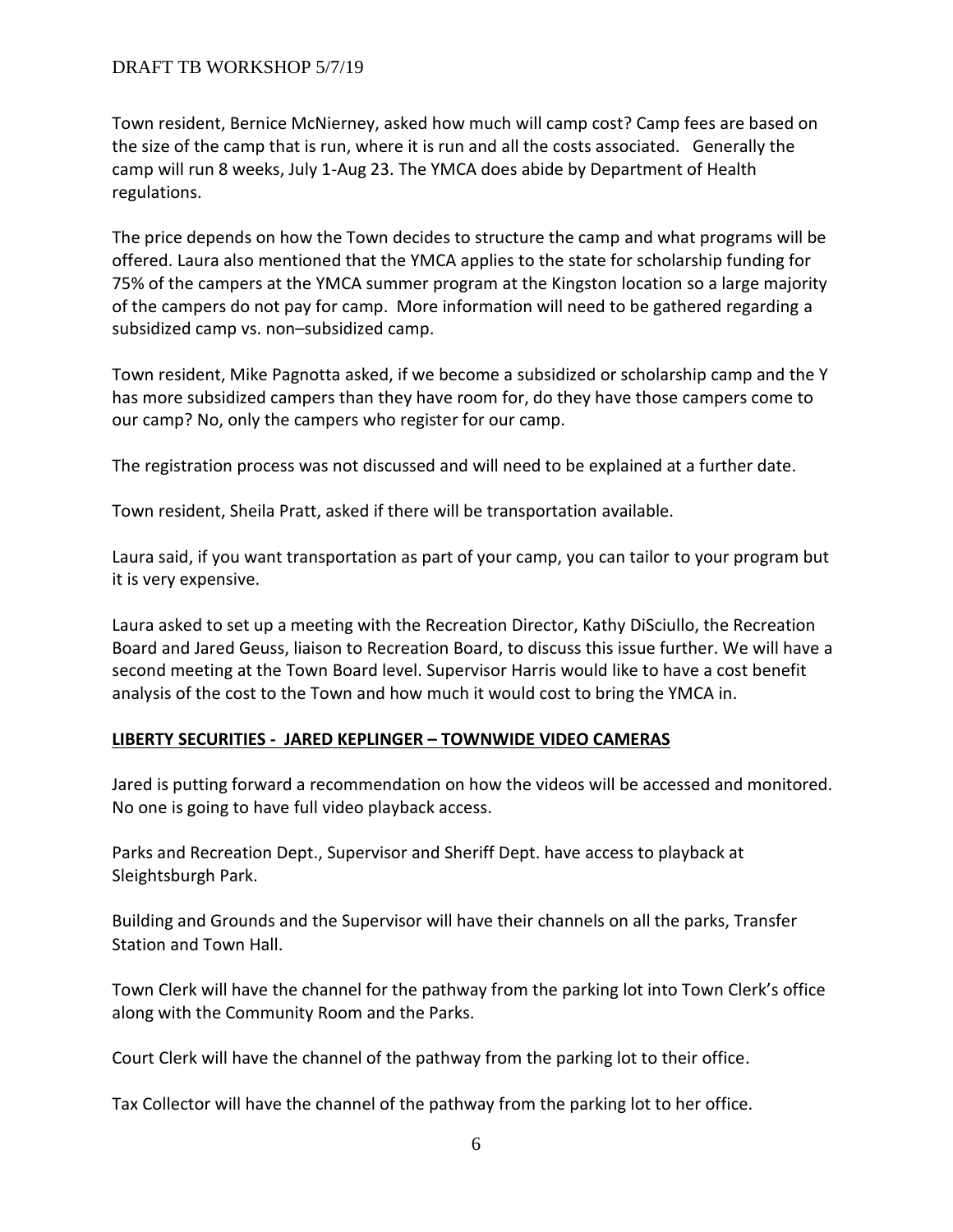Sheriff Dispatching Agent – Access to live feed 24 hrs. a day.

Supervisor Harris asked Sheriff Fulford if he agreed with providing certain officers with the live feed on their phones. He said no since the officers on any given day can be assigned to different areas not in the Town of Esopus but the Dispatching Agent should have 24 hr. live feed access. Councilwoman Van Vliet asked, How long does the video last? Jared said 30 days.

Councilperson Chris Farrell asked, in the case of an active investigation and the video is only available for 30 days, what is the procedure to get the video for a longer amount of time? It is possible. The Town will need to contact Liberty Securities and request a digital copy that will be sent to the detective or police dept. The video is saved forever and Councilperson Chris Farrell just wanted to ensure that the videos are date and time stamped.

Sheriff Fulford asked Jared who is the point of contact if the police need to acquire a copy of a video? Supervisor Harris can give permission to acquire a video copy but does not have access. Liberty Securities (Jared Keplinger and his staff will be the point of contact.)

Town resident, Sheila Pratt, confirmed when residents call into the substation they are actually calling into the dispatching agent at Police Headquarters at 280 Blvd., Kingston, NY. Sheriff Fulford confirmed that this was the case.

Councilperson Chris Farrell asked, is a month long enough to have the video available for playback during an investigation or will the detective need more time? Jared said there is the capability to lengthen the time the video is available if the Town requests this.

Town resident, Mike Pagnotta, asked what the cost of the video cameras were to the Town? Supervisor Harris responded, the total cost for video cameras at all locations (Town Hall, Court area, Transfer Station, Freer Park, Ross Park, Sleightsburgh Park) was \$20,000.

### **SHERIFF DEPT. – LT. FULFORD – SECURITY ISSUES AT SLEIGHTSBURGH PARK**

Definitive closing times were requested by a number of residents who submitted a petition requesting that the park be opened from 6am -9pm. Supervisor Harris asked Sheriff Fulford how the Town and Sleightsburgh residents can coordinate better with the Sheriff Department. When residents have called to report activity, they were told to call the Town Hall, it was a Town issue. Supervisor Harris would like to make sure that the Town is being served by the Sheriff Department and better the situation at Sleightsburgh Park.

Sheriff Fulford said definitively that his agency is down there all the time; maybe not every day but very often. As long as he has been on the road, the Sheriff Dept. has been in and out of all the parks in all of the Towns they need to patrol. He asked the residents at the meeting to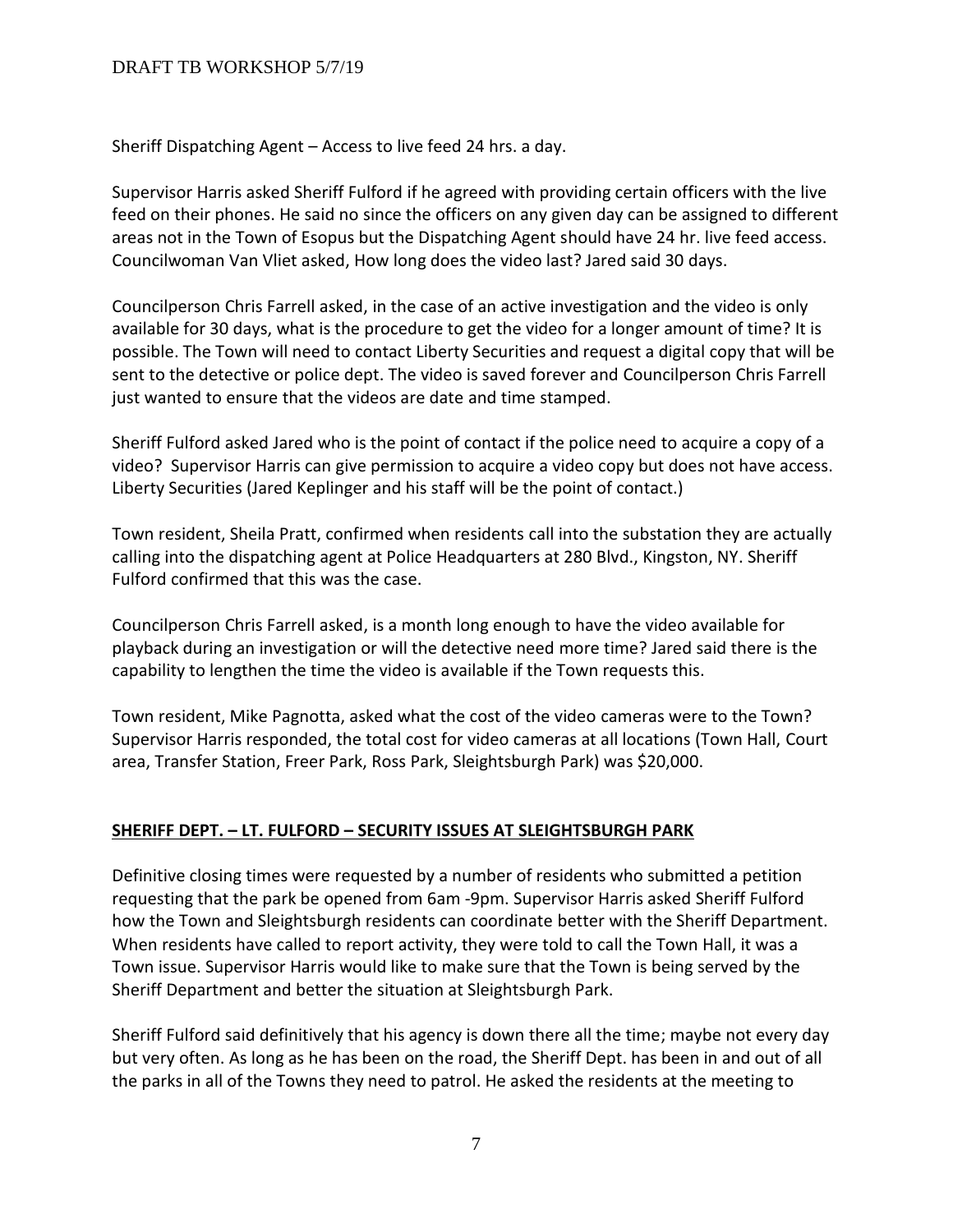explain the main concerns and if he can address them he will. He said he has had patrols go down to Sleightsburgh Park every night, two or three times a night.

Jay Van Vliet, Sleightsburgh resident, every night sits in his dining room which looks out toward the road and has never seen a Sheriff car go down there. Sheriff Fulford said he will look into that.

The main concern of the neighbors is speeding down the main street. As well as after hour activity; drug deals, partying, barn fires. A suggestion to have the Town change the speed limit to 30 mph was made.

Councilperson Jared Geuss and Supervisor Harris said the first step the Town is taking to stop after hour activity (drug deals, partying, barn fires) is implementing surveillance equipment, locking the gates at night and putting new signage in park. He asked Sheriff Fulford what else can the Town do?

Sheriff Fulford said, if you see someone go down to the Park don't call us. We can't possibly sit there for 24 hrs. If you see something suspicious like drag racing, excessive speeding or a bonfire, call us. We will be going down there on routine patrol. If there is something suspicious going on we will go down to investigate. He will do everything he can do to get man power down there more frequently.

Supervisor Harris mentioned that she had a request from a resident to extend an LED light to the bus turnaround on North Broadway. Does the Board approve Supervisor Harris to authorize the Towns' lighting district to put a light in that location?

# **MOTION MADE BY SUPERVISOR HARRIS TO EXTEND THE LIGHTING DISTRICT TO INCLUDE THE BUS TURNAROUND IN SLEIGHTSBURGH. MOTION SECONDED BY COUNCILPERSON JARED GEUSS. ALL MEMBERS PRESENT IN FAVOR. MOTION CARRIED.**

Councilperson Chris Farrell asked Sheriff Fulford, if the gates are closed at 9:00 pm and a resident reported that there were people congregating in the park, would that be something the Sheriff Dept. would respond to? The Sheriff asked if there would be Town residents walking their dogs in the park after 9:00 pm. Councilperson Farrell said that was a good point. It sounds like if we decide to close the gate at a certain time, we also have to decide if we will allow residents in to walk their dogs after hours as well. There is no way the police will be able to determine if there is a drug deal or person with a dog. There may be fishermen in the park after 9:00 pm since they fish the tides. The Sheriff Dept. will have 24 hr. access to the video camera footage to review for any suspicious activity.

Supervisor Harris said this is a challenge and the Town Board will need to discuss this matter further.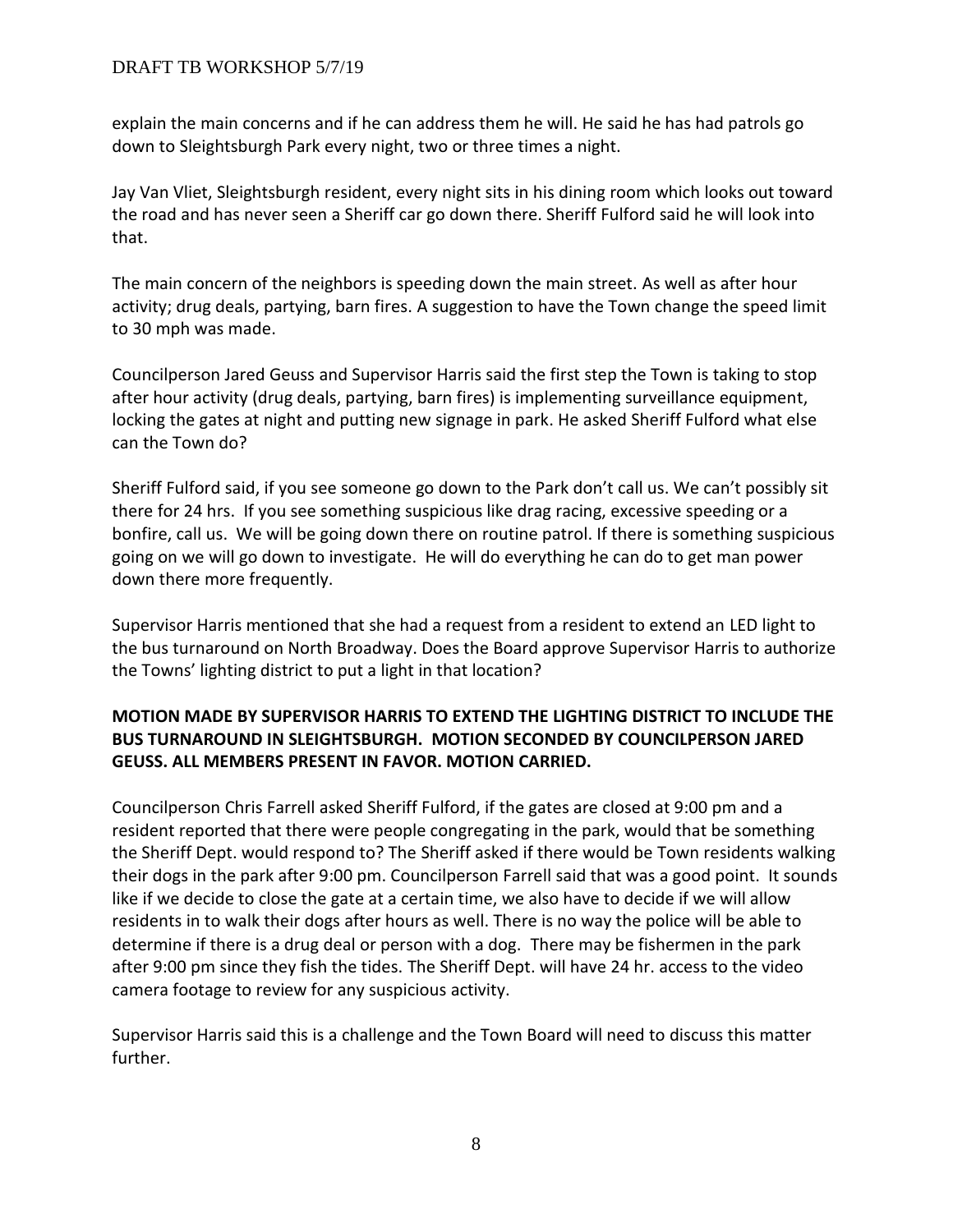Town resident Mike Pagnotta, fishes and hunts frequently at Sleightsburgh Park, believes installing video cameras will be a waste of time and money because they will be broken very quickly and the installation of lights will only attract more people. He believes what is needed is more of a police presence, giving out tickets for open containers, smoking pot and speeding. He feels if this is done a couple of times, this illegal activity would stop.

Sleightsburgh resident, Sharon Jones, said the neighbors all feel as a group that there needs to be a maximum size of 23 feet for boats that launch at the spit. This should alleviate a lot of damage that is being done due to many boats being too large. Another big concern is all the out of town people who have been given gate keys. Ms. Jones believes that if gate keys are given to only Town residents a lot of the problems will be alleviated. The Town residents take care of the Park; possibly charge fee to outsiders.

Sheriff Fulford said you would have to look at Park Rules to see who you can limit park access to. ay Van Vliet said he has the deed to the Park from when Scenic Hudson turned over the park to the Town and Jay said that it states in the deed the Town can decide the times the park is open and if a fee can be charged. The original signs at Sleightsburgh Spit say that the park is open from sun up to sun down except for fishing.

A Sleightsburgh resident asked if there could be more trash cans placed in the park. There are not enough at this time to hold all the trash. It was suggested to make the park a carry in, carry out park.

### **RESOLUTION FOR NYSDOT 9W STUDY IN HAMLET OF ESOPUS – DOLLAR GENERAL STORE**

# ESOPUS TOWN BOARD RESOLUTION Requesting recommended NYSDOT Intersection Safety Studies

WHEREAS, the Town Board wants to promote and ensure pedestrian and vehicle safety, and

The Town Board has received numerous requests from residents in the hamlet of Esopus who have reported excessive speeding and vehicle incidents between the intersections of Old Post Road and Black Creek Road on Route 9W, and

WHEREAS, there is a new approved development project to construct a Dollar General store on commercial property at 1182 Broadway (9W) in the hamlet of Esopus. The retail establishment is projected to attract new customers and result in increased traffic to the area. On January 25, 2019 the Dollar General Project (B180212) was issued for stage 2 approval by NYSDOT without instructions for a traffic study.

WHEREAS, the Town Board and local residents are deeply concerned that a new parking lot curb cut along a highly trafficked corridor of 9W at the Dollar General site, which is already impacted by speeding traffic and vehicular accidents, is a public safety risk if not properly analyzed and studied.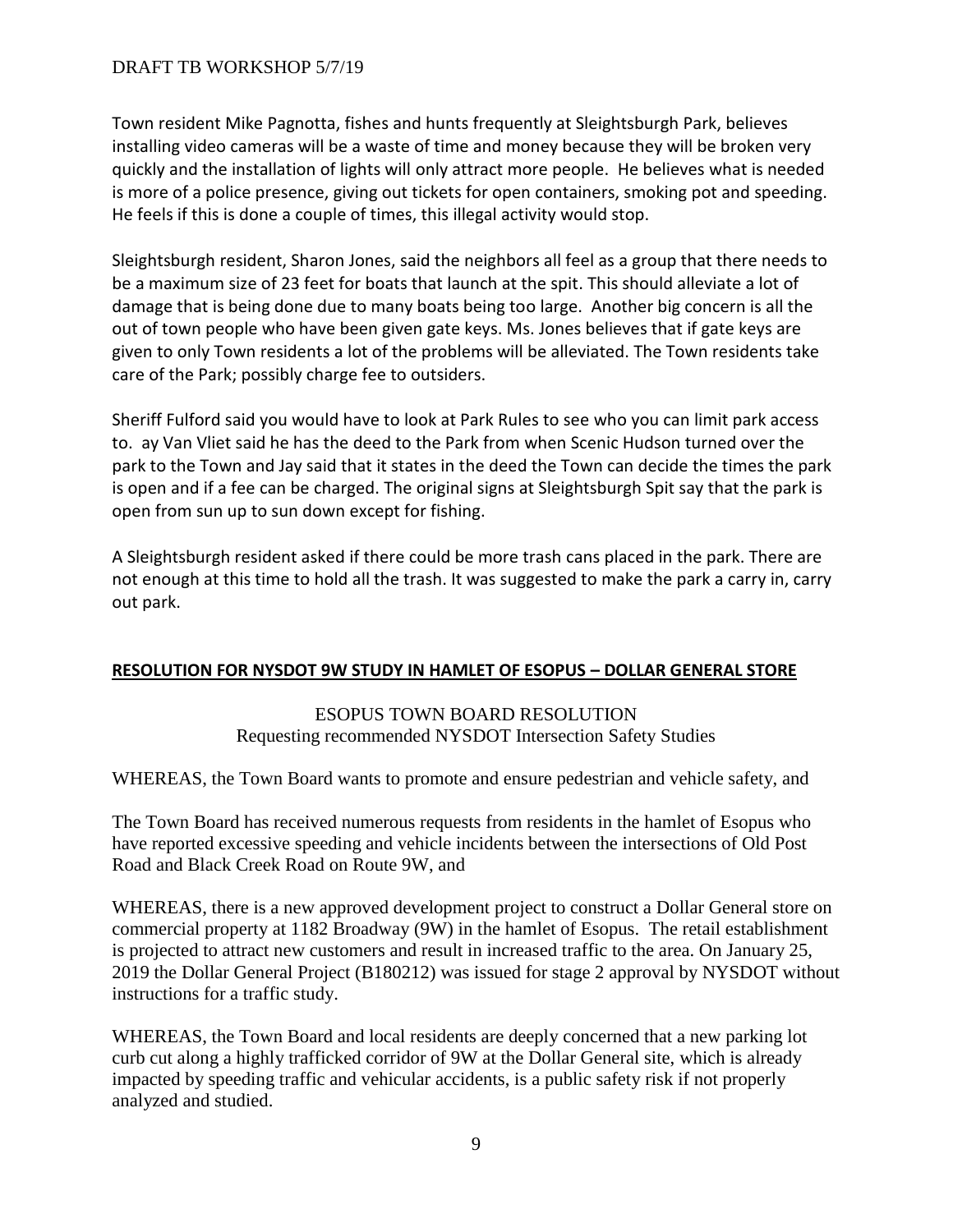NOW THEREFOR, BE IT RESOLVED, the Town Board of the Town of Esopus requests a traffic safety study between the intersections of Old Post Road and Black Creek Road including the Dollar General site at 1182 Broadway.

Be if further resolved that the Town Board requests NYSDOT to initiate the traffic study effective immediately, prior to the completion of the construction of the project.

## **BOARD COMMENTS**:

Councilperson Jared Geuss said he is all for a traffic study of 9W but are we going to do this every time a business comes in and the public doesn't like it. He feels this resolution is a result of the feedback that was given from a few people at the Esopus Hamlet meeting. Jared said he will be a no on this resolution because he feels the Board is targeting a commercial development that was completely approved by DOT and our Planning Board with no restraints.

Councilperson Kathy Quick said the area is a dangerous part of 9W and could be dangerous when pulling out of Old Post Rd. and Dollar General onto 9W. She does feel there are other areas along the 9W corridor that are dangerous as well. She is a yes for the traffic study.

Councilperson Chris Farrell agrees with Councilperson Geuss. The Planning Board looked at this and brought it to stage II approval and found no concerns. We have full faith in our Planning Board and trust their decision. He would support a traffic study of the 9W corridor where there might be safety concerns regarding all empty properties with potential for a business. There were many months when people could have addressed this proposal. It was in front of the Planning Board for many months. This is clearly just a response to the feedback of a few people from the Esopus Hamlet mtg. They are building already and this traffic study doesn't really make much sense at this time. Councilperson Farrell is a no for this resolution.

Councilperson Gloria Van Vliet said we are targeting a small area along 9W when there are many areas on 9W that are dangerous. Gloria is not opposed to expanding the traffic study to include more areas along the 9W corridor. Councilperson Van Vliet is a no for this resolution.

Supervisor Harris said it would be prudent to have a traffic study for each area along 9W that has not been used previously. Supervisor Harris is for the resolution and proposes to amend the existing resolution by removing the two paragraphs in the middle of the resolution so that any reference to Dollar General is removed and the traffic study would be for the two intersections between the northern end of Esopus Ave. to the south end of Black Creek.

# **\*\*This discussion lead to the following amended resolution.**

# **ESOPUS TOWN BOARD AMENDED RESOLUTION Requesting recommended NYSDOT Traffic Study between**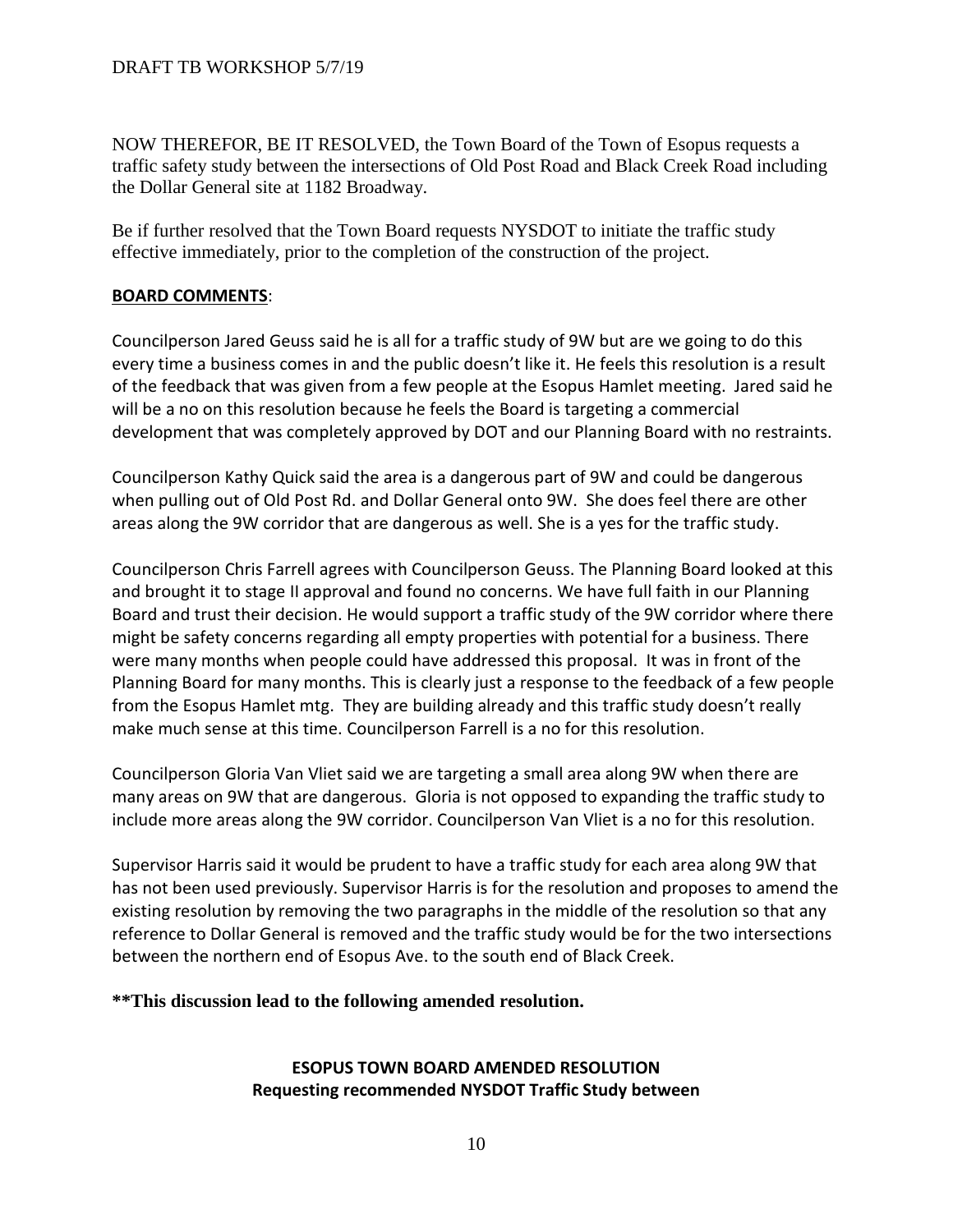## **the Northern end of Esopus Ave. to the southern end of Black Creek Rd.**

WHEREAS, The Town Board wants to promote and ensure pedestrian and vehicle safety along the 9W corridor, and

The Town Board has received requests from residents in the hamlet of Esopus who have reported excessive speeding and vehicle incidents between the intersections of the north end of Esopus Ave. to the south end of Black Creek Road on Route 9W, and

NOW THEREFORE, BE IT RESOLVED, the Town Board approves and requested recommended NYSDOT Route 9W Study of the section between Northern end of Esopus Ave. to the south end of Black Creek Road on Route 9W, and

Be it further resolved this resolution is effective immediately.

| <b>RESOLUTION OFFERED BY:</b> | <b>SUPERVISOR SHANNON HARRIS</b>      |            |
|-------------------------------|---------------------------------------|------------|
| <b>SECONDED BY:</b>           | <b>COUNCILPERSON KATHY QUICK</b>      |            |
|                               |                                       |            |
|                               | <b>COUNCILPERSON GLORIA VAN VLIET</b> | <b>NO</b>  |
|                               | <b>COUNCILPERSON JARED GEUSS</b>      | <b>NO</b>  |
|                               | <b>COUNCILPERSON KATHIE QUICK</b>     | <b>YES</b> |
|                               | <b>COUNCILPERSON CHRIS FARRELL</b>    | <b>NO</b>  |
|                               | <b>SUPERVISOR SHANNON HARRIS</b>      | <b>YES</b> |
|                               |                                       |            |

**VOTE: 2-Aye 3-No. Resolution not passed.** 

# **TOWN BOARD WORKSHOP MEETINGS TO BE HELD IN DIFFERENT LOCATIONS**

The Town Board discussed the possibility of holding Town Board meetings in different locations throughout Esopus such as Esopus Fire House and St. Remy Fire House. Supervisor Harris can look into other venues so we could get outside the Town Hall and go to where the residents are. This would impact the TB Workshops only since the Town Board Meetings are televised from Town Hall.

Supervisor Harris asked the Board members if they would authorize her to make recommendations on where to hold TB Workshop meetings for the remainder of the year?

Councilperson Chris Farrell said, I think it is a great idea. He would like to hear from Town Clerk Holly Netter whether it would create any clerk nightmares. As long as there is an audience that will attend the meeting, I feel it would be great to rotate the meeting to each hamlet between the months of April and November.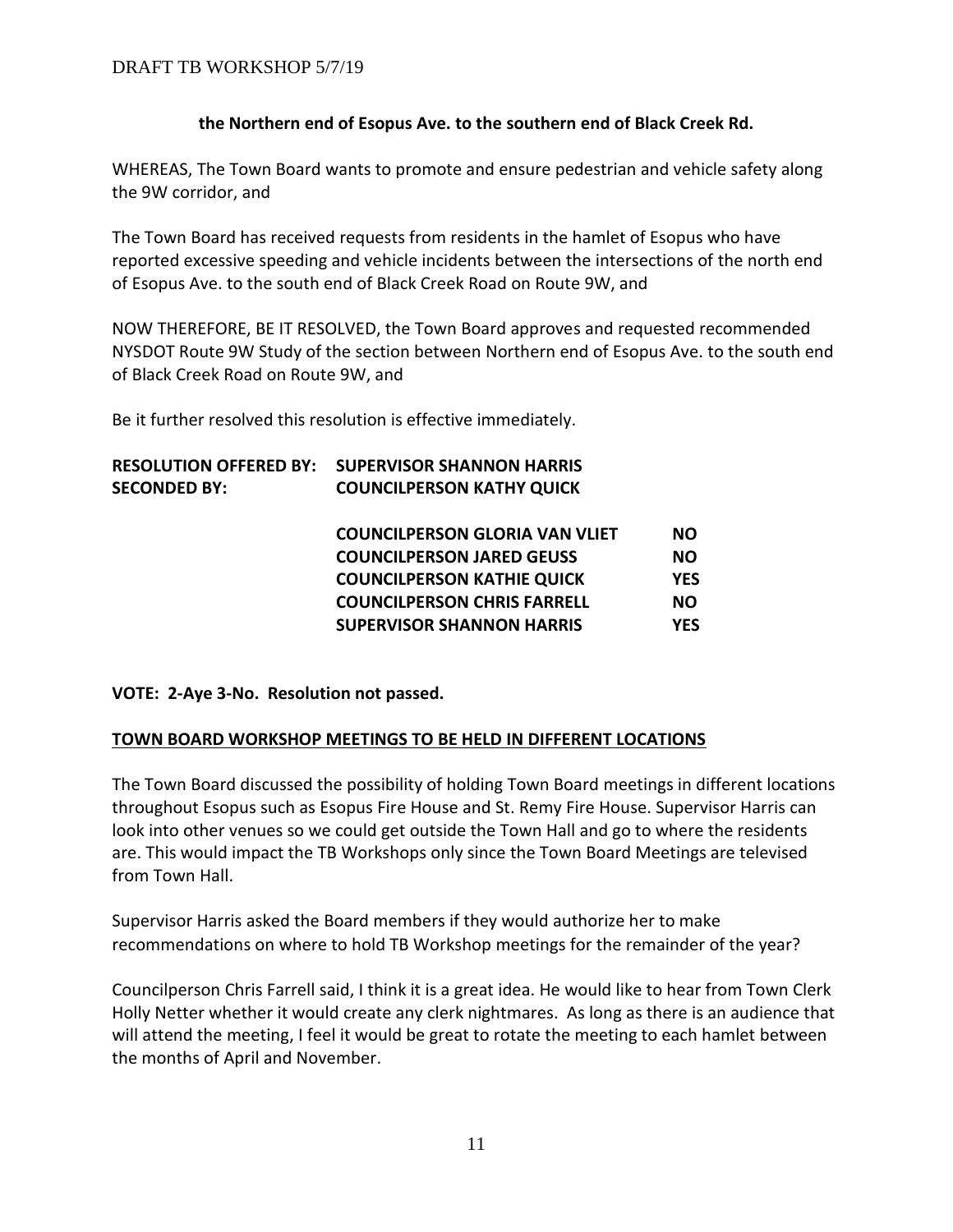Councilperson Gloria Van Vliet said the Town Board has tried this in past years. She would only be in favor of it on a trial basis to see if anyone attends.

Councilperson Kathy Quick said the best times to travel to different locations would be the spring, summer and fall when the weather is better and have the meetings at Town Hall with better parking during inclement weather. Councilperson Quick is also concerned about getting the word out regarding the change in location. People don't like change and we don't want a million calls into the Town Clerk's office asking where the meeting will be held. She said we could try it and see if it brings the people out.

Councilperson Jared Geuss loved the idea. Maybe we will get more people out when it is closer to home.

# **EFC GRANT FOR WATER TANK PROJECT**

Water/Sewer Supervisor Don Keirnan gave an overview of the status of the Water Tank Project.

**A MOTION WAS MADE BY SUPERVISOR HARRIS TO AUTHORIZE SUPERVISOR HARRIS TO SIGN THE PETITION TO AQUIRE REAL PROPERTY KNOWN AS APPROXIMATELY .562 ACRES OF IMPROVED LAND SITUATED AT 625 BROADWAY IN THE TOWN OF ESOPUS, COUNTY OF ULSTER, STATE OF NEW YORK FOR THE WATER STORAGE & DISTRIBUTION TANK PROJECT. THE MOTION WAS SECONDED BY COUNCILPERSON VAN VLIET. ALL MEMBERS PRESENT WERE IN FAVOR. MOTION CARRIED.** 

# **VAN DEWATER AND VAN DEWATER RETAINER – KYLE BARNET – CODE ENFORCEMENT LITIGATION**

**A MOTION WAS MADE BY COUNCILPERSON CHRIS FARRELL TO AUTHORIZE SUPERVISOR SHANNON HARRIS TO SIGN A RETAINER FOR VAN DEWATER AND VAN DEWATER FOR CODE ENFORCEMENT PROCEEDINGS AGAINST THE PEOPLE VS BALLARD AT 75 ESOPUS AVENUE AT AN HOURLY RATE OF \$195.00 HOUR FOR PARTNERS AND \$100.00 HOUR FOR PARALEGALS. THE MOTION WAS SECONDED BY COUNCILPERSON JARED GEUSS. ALL MEMBERS PRESENT WERE IN FAVOR. MOTION CARRIED.**

# **LABERGE GROUP – HAMLET MEETINGS (RIFTON AND ESOPUS)**

Consultants from the LaBerge Group attended both the Rifton and Esopus hamlet meetings to incorporate the feedback from those meetings into the Comprehensive Plan. There will need to be an addendum signed to authorize the amount of \$3,400.00 to be paid to LaBerge Group.

Councilperson Gloria Van Vliet asked if this is an extra expenditure for the Town or part of the original contract with LaBerge group? Supervisor Harris said it was costing an extra \$2,400 for LaBerge to attend the Rifton hamlet meeting and the Esopus meeting cost \$1,000. Councilperson Geuss and Supervisor Harris felt it was important to incorporate the feedback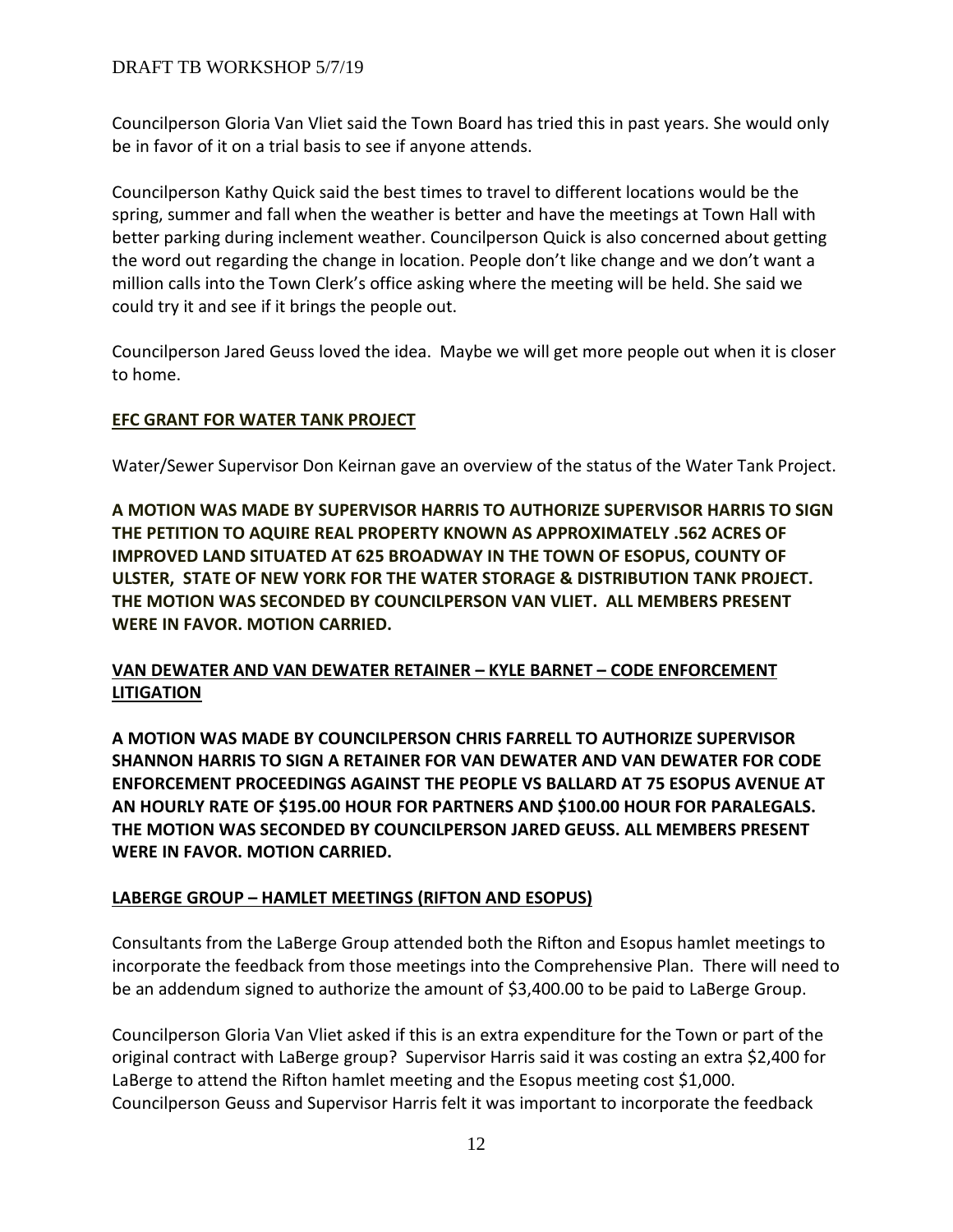from these meetings into the Comprehensive Plan sooner rather than later and worth the expenditure upfront.

**A MOTION WAS MADE BY COUNCILPERSON JARED GEUSS TO AUTHORIZE SUPERVISOR HARRIS TO SIGN ADDENDUM 2019-3 AND ADDENDUM 2019-4 IN THE AMOUNT OF \$3400.00 WITH LABERGE GROUP FOR ATTENDING THE RIFTON AND ESOPUS HAMLET MEETINGS AND INCORPORATING THE FEEDBACK INTO THE COMPREHENSIVE PLAN. THE MOTION WAS SECONDED BY COUNCILPERSON KATHY QUICK. ALL MEMBERS WERE IN AGREEMENT. MOTION CARRIED.**

### **WATERFRONT ADVISORY BOARD VACANCY – CHET ALLEN**

Chet was not available to attend the Town Board Workshop meeting but is interested in becoming a Waterfront Advisory Board member.

**A MOTION WAS MADE BY SUPERVISOR SHANNON HARRIS TO APPOINT CHET ALLEN TO THE WATERFRONT ADVISORY BOARD WITH A TERM TO EXPIRE 12/31/21. THE MOTION WAS SECONDED BY COUNCILPERSON CHRIS FARRELL. ALL MEMBERS PRESENT WERE IN FAVOR. MOTION CARRIED.** 

## **SUPERVISOR TRAINING**

Supervisor Harris would like to see all department heads and foremen attend the Supervisor Training Seminar to develop successful supervision strategies. The seminar will be held on July 18<sup>th</sup> from 9am-4pm at the Best Western in Kingston. Her suggestion to the Town Board is that every department head and foreman attend this seminar.

**A MOTION WAS MADE BY SUPERVISOR SHANNON HARRIS TO SEND 8 DEPT. HEADS (JOANNA MIGNONE, DAN VEDDER, ERIC BALASH, MARC WEINBERGER, JEFF BROWN, DERRICK BROWN, MIKE DAUNER, SHANNON HARRIS) TO SUPERVISOR TRAINING AT A COST OF \$149.00 PER PERSON. THE MOTION WAS SECONDED BY COUNCILPERSON KATHY QUICK. ALL MEMBERS PRESENT WERE IN FAVOR. MOTION CARRIED.**

# **EXECUTIVE SESSION**

**A MOTION WAS MADE BY COUNCILPERSON JARED GEUSS TO ENTER INTO EXECUTIVE SESSION AT 9:00 PM INVITING ALEX DEAN FOR AN INTERVIEW FOR THE COMMUNITY DEVELOPMENT COORDINATOR POSITION. THE MOTION WAS SECONDED BY COUNCILPERSON CHRIS FARRELL. ALL MEMBERS PRESENT WERE IN FAVOR. MOTION CARRIED.**

**A MOTION WAS MADE BY COUNCILPERSON JARED GEUSS TO COME OUT OF EXECUTIVE SESSION AT 9:20PM. THE MOTION SECONDED BY COUNCILPERSON VAN VLIET. MOTION CARRIED.**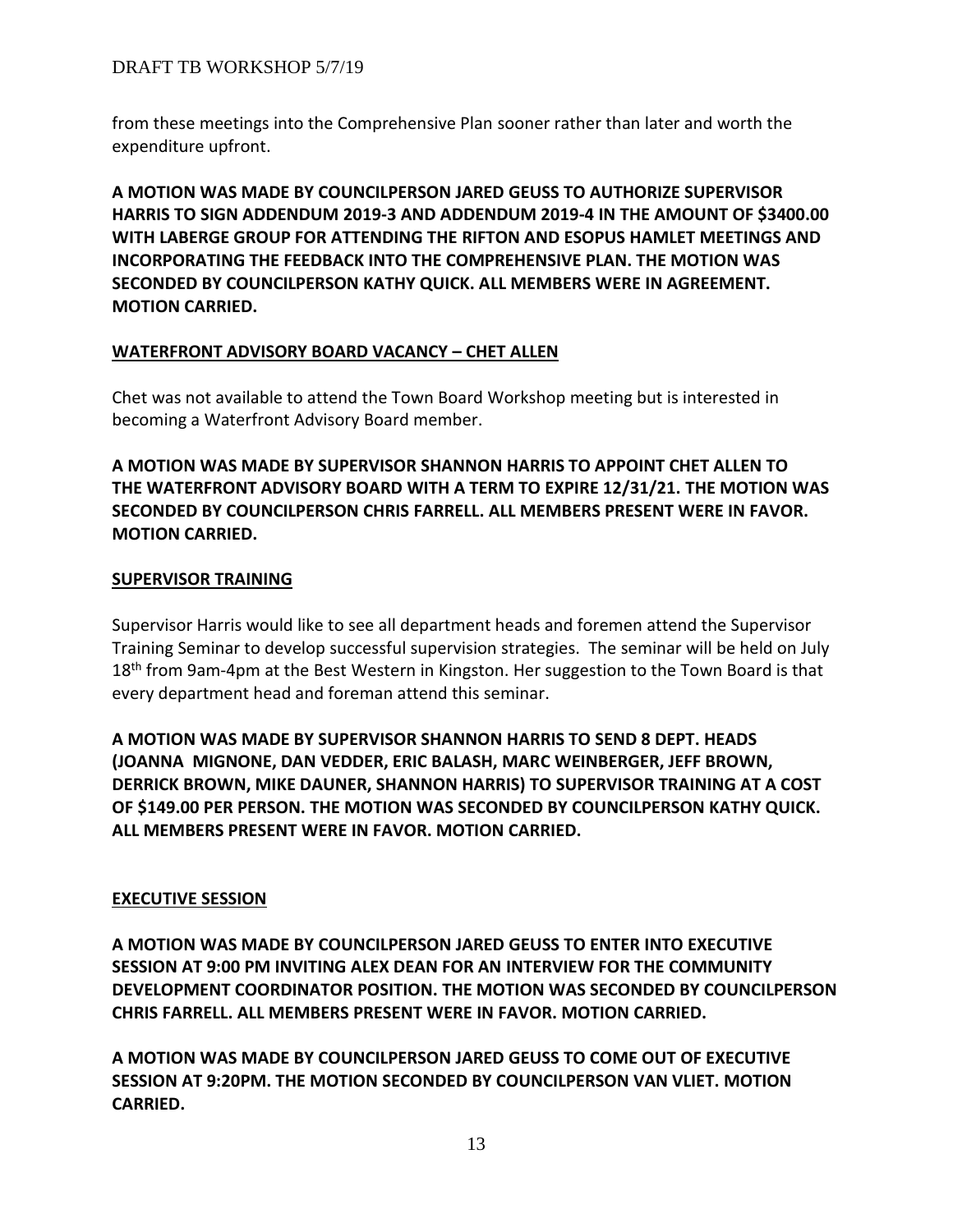**\*\*A MOTION WAS MADE BY COUNCILPERSON CHRIS FARRELL TO TENDER ALEX DEAN AN APPOINTMENT TO THE COMMUNITY DEVELOPMENT COORDINATOR POSITION FOR 34 HRS. MAX. PER WEEK AT A RATE OF \$16.00 PER HR. WITH A 90 DAY PROBATION PERIOD ENDING 8/7/2019. START DATE AS SOON A POSSIBLE. THE MOTION WAS SECONDED BY COUNCILPERSON JARED GEUSS. ALL MEMBERS PRESENT WERE IN FAVOR. MOTION CARRIED.**

**A MOTION WAS MADE BY SUPERVISOR SHANNON HARRIS TO ENTER INTO EXECUTIVE SESSION AT 9:20 PM TO DISCUSS LITIGATION REGARDING THE KOSCO SITE. ATTORNEY KYLE BARNETT WAS INVITED INTO EXECUTIVE SESSION. THE MOTION WAS SECONDED BY COUNCILPERSON KATHY QUICK. ALL MEMBERS PRESENT WERE IN FAVOR. MOTION CARRIED.**

**A MOTION WAS MADE BY SUPERVISOR SHANNON HARRIS TO COME OUT OF EXECUTIVE SESSION AT 10:04 PM. THE MOTION WAS SECONDED BY KATHY QUICK. ALL MEMBERS PRESENT WERE IN FAVOR. MOTION CARRIED.**

**\*\*No Action Taken** 

# **PEOPLE V BALLARD, TERRANCE & EUGENIA – CODE ENFORCEMENT PROCEEDING**

**A MOTION WAS MADE BY COUNCILPERSON JARED GEUSS TO ENTER INTO EXECUTIVE SESSION AT 10:05 PM TO DISCUSS CODE ENFORCEMENT LITIGATION PROCEEDINGS REGARDING PEOPLE V. BALLARD, TERRENCE & EUGENIA. THE MOTION WAS SECONDED BY SUPERVISOR HARRIS. ALL MEMBERS PRESENT WERE IN FAVOR. MOTION CARRIED.**

**A MOTION WAS MADE BY COUNCILPERSON JARED GEUSS TO COME OUT OF EXECUTIVE SESSION AT 10:10 PM. THE MOTION WAS SECONDED BY CHRIS FARRELL. ALL MEMBERS PRESENT WERE IN FAVOR. MOTION CARRIED.**

**\*\*No Action Taken**

### **DON KEIRNAN – CONTRACT RENEWAL**

**A MOTION WAS MADE BY COUNCILPERSON GLORIA VAN VLIET TO ENTER INTO EXECUTIVE SESSION AT 10:10 PM TO DISCUSS THE EMPLOYMENT HISTORY OF A CERTAIN INDIVIDUAL IN THE WATER/SEWER DEPT. WATER SUPERVISOR, DON KIERNAN, WAS INVITED INTO THE SESSION. THE MOTION WAS SECONDED BY SUPERVISOR HARRIS. ALL MEMBERS PRESENT WERE IN FAVOR. MOTION CARRIED.**

**A MOTION WAS MADE BY COUNCILPERSON JARED GEUSS TO COME OUT OF EXECUTIVE SESSION AT 10:19 PM. THE MOTION WAS SECONDED BY CHRIS FARRELL. ALL MEMBERS PRESENT WERE IN FAVOR. MOTION CARRIED.**